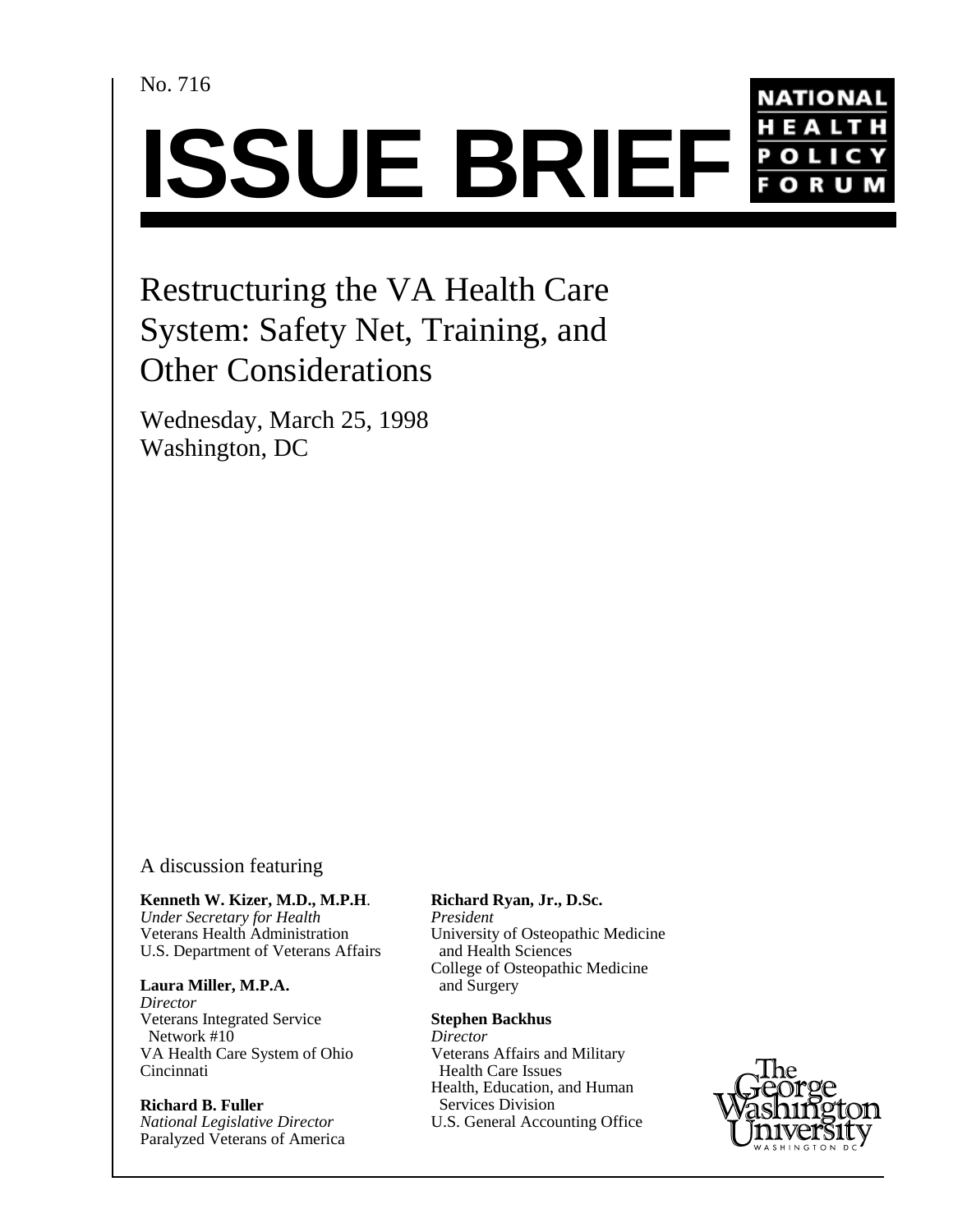# Restructuring the VA Health Care System

The Veterans Health Administration (VHA) is a system in transition, changing its focus, expanding its activities, and restructuring its services. A system rooted in specialty-based hospital services is being replaced by one built on ambulatory and primary care. While the original focus of the Veterans Administration (now the Department of Veterans Affairs but still referred to as the VA) was providing hospital care for veterans with service-connected disabilities, eligibility over the years has been expanded to include both inpatient and outpatient care for veterans with nonservice-connected disabilities as well. From a centralized budgeting and decision making system that was often slow, cumbersome, and unresponsive to local concerns, the VHA has now moved to a decentralized network system.

Driving these reforms are the myriad changes taking place within the larger healthcare system and within government, particularly budgetary constraints in the face of rising healthcare costs, the growth of managed care, increasing competition for the healthcare dollar, a government-wide effort to reduce the budget deficit, and the needs of an aging population of veterans.<sup>1</sup> Although these changes are affecting all sectors of the healthcare system, they pose particular challenges for the VHA. In 1995, the VHA began to respond to these various challenges and enunciated a vision and a blueprint for restructuring in *Vision for Change.*<sup>2</sup>

The Department of Veterans Affairs relies almost exclusively on federal appropriations for its operating costs. Historically, Congress has had a strong and stable commitment to veterans, and the attitude of the VA has been said to be one of "we ask, you give." As John Iglehart notes, "Time and again, politicians of every stripe reaffirmed their belief—reinforced by the veterans' lobby—that veterans are served better medically through a separate system."<sup>3</sup> However, operating within a shrinking budget environment and facing competing claims on the federal dollar, the VA has been receiving a diminishing proportion of the federal budget. In fiscal year (FY) 1977, VA spending was 5 percent of total federal spending; in FY 1996, that percentage was reduced to  $2.5^{\frac{7}{4}}$  Furthermore, although the shift to managed care has had major implications for the practice of medicine in the private sector, providers there have never been totally insulated from cost implications. In contrast, VA physicians have been

cushioned from decisions relative to costs and, since budgets were based on historical costs, the incentives were never in the direction of cost control.

Changes in the demographic composition of veterans pose another major challenge for the VA. There are currently 26 million veterans, but their numbers are declining and their average age, currently 57.7 years, is increasing. It is projected that there will be 26 percent fewer veterans by the year 2010 but that 40 percent of the veterans alive then will be over the age of 65. Between 1990 and 2010, the number of veterans over the age of 85 is expected to grow from 154,000 to 1.3 million.<sup>5</sup> This substantial growth among the "old old" will generate considerable new demand on both the acute and the long-term care components of the VA.

Fundamental questions about the role and future of the VHA are coming from many sectors. Even Kenneth W. Kizer, M.D., M.P.H., the under secretary for health at the Department of Veterans Affairs and the main architect of the changes taking place, recently asked:

In a country where health care delivery is primarily a private-sector function, should the federal government be in the business of directly providing health care? How much should the government spend for veterans hospitals and other capital assets, and should these be exclusively for the use of veterans?<sup>6</sup>

In fact, since his arrival in Washington in late 1994 from California, Kizer has been challenging the prevailing philosophy of the VHA and reshaping the system, modelling it on a managed care plan with an emphasis on prevention, primary care, and case management.

# **ISSUE BRIEF**/No. 716

**Analyst/Writer** Barbara Skydell, *Consultant*

**National Health Policy Forum** 2021 K Street, NW, Suite 800 Washington, DC 20052 202/872-1390 Fax 202/862-9837

**Judith Miller Jones**, Director **Karen Matherlee**, Co-Director **Michele Black**, Associate Director/Editor

**NHPF** is a nonpartisan education and information exchange for federal health policymakers.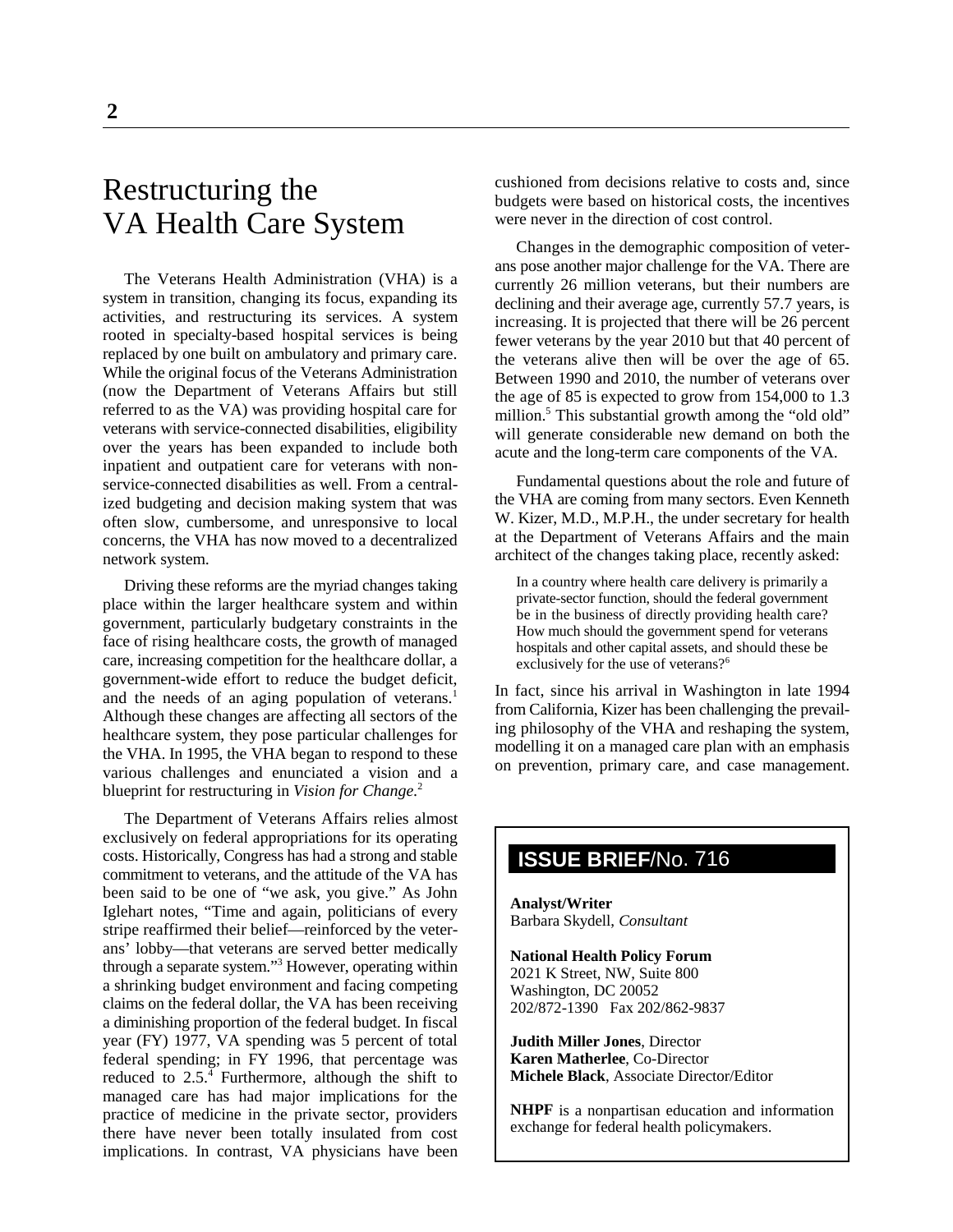way in the VHA and their implications for the veterans seek care in any one year, the VA has served about 35 served and the stakeholders of the system. The discus- percent of the individuals in this mandatory population sion will focus on the appropriateness of a managed over the past three years. care model for the various veteran populations and the extent to which the VA is fulfilling its multiple missions, given the transformation now taking place. In light of recurring suggestions to integrate the VHA and mainstream medicine and proposals for Medicare to pay for services provided to beneficiaries over the age of 65, the Forum will also examine how the VHA is coping with the reconfiguration of the larger marketplace relative to the population it serves.

#### **BACKGROUND**

The modern VA healthcare system began during World War I with the establishment of hospitals to treat combat-related injuries and to rehabilitate veterans with service-connected disabilities. A second role was added to the VHA in 1924 during a period of excess hospital capacity. Veterans service organizations (VSOs) successfully lobbied for free hospital care for medically indigent veterans without service-connected disabilities. Permitting access to such low-income veterans placed the VA in the role of a safety net provider. During the 1940s and 1950s, two additional missions were added by Congress: health professions education and medical research. Both were intended to enhance the quality of care provided in VA institutions. More recently, Congress has charged the VA with the responsibility of participating in the nation's response to national emergencies.

From a modest start and a narrow focus, the VA has grown to be one of the nation's largest healthcare prominence. Typically, veterans who utilize VA sertion considered eligible for service. The Government serve about 10 percent of the total veteran population to the homeless.<sup>10</sup> This function is often referred to as available resources. The highest priority, "mandatory" year.<sup>11</sup> The GAO notes, "From its roots as a system to

This Forum session will examine the changes under service population. Because not all persons need or

There are many indications of change in VHA services. The number of inpatient days has been declining dramatically over the past three years. Although the number of patients served has increased, annual admissions have decreased by more than 250,000 since 1994 and the number of outpatient visits has increased by more than 6.6 million. The VA has diminished the centrality of the hospital, making it "a component of a larger, more coordinated community-based network of care."<sup>8</sup> Additionally, says the VHA, over 77 percent of the eligible population can identify a primary care provider, productivity standards and clinical care outcome measures are being developed, VHA staffing has declined 13 percent, 42 hospitals have been merged into 20 local systems, and more attention is being paid to customer satisfaction.

### **MULTIPLE MISSIONS**

In contrast to private-sector managed care organizations, the VA has four statutory missions, each vying for attention and resources. While its patient care mission is the primary focus, it must be balanced with the three other congressionally mandated responsibilities.

#### **Patient Care**

systems, now having 173 hospitals, nearly 600 outpa- vices are older, poorer, and more likely to have a psychitient clinics, 133 nursing homes, 40 domiciliaries, 206 atric diagnosis, and they have a high incidence of subcounseling centers, and 185,000 employees. The stance abuse disorders. Homeless veterans accounted percentage of veterans served depends upon the popula- for 13.5 percent of all hospital admissions in FY 1996 Accounting Office (GAO) reports that these facilities the VA is the nation's largest direct provider of services each year.<sup>7</sup> Yet VA health care is not an entitlement for the VA's "fifth mission" although it is not mandated by all 26 million veterans. Congress appropriates resources statute. Of the more than 2.5 million veterans served and specifies the priorities of veterans for care, within annually, 70 percent have incomes under \$21,610 per veterans, are those with service-connected disabilities treat war injuries, VA health care has increasingly and the poor. Almost all (95 percent) of the more than shifted toward a system focused on treating low-income 2.5 million veterans the VA treats annually come from veterans with medical conditions unrelated to military within this "mandatory" subgroup of only 9.5 million service."<sup>12</sup> In FY 1995, only about 12 percent of the veterans. The VA and many VSOs view this high-<br>patients treated in VA hospitals received treatment for priority, mandatory population as the VHA's primary service-connected disabilities and another 28 percent The first mission of the VA is to provide health care to eligible veterans. In light of the changes in the veteran population, the role of safety net provider has assumed and 47 percent of substance abuse admissions.<sup>9</sup> In fact,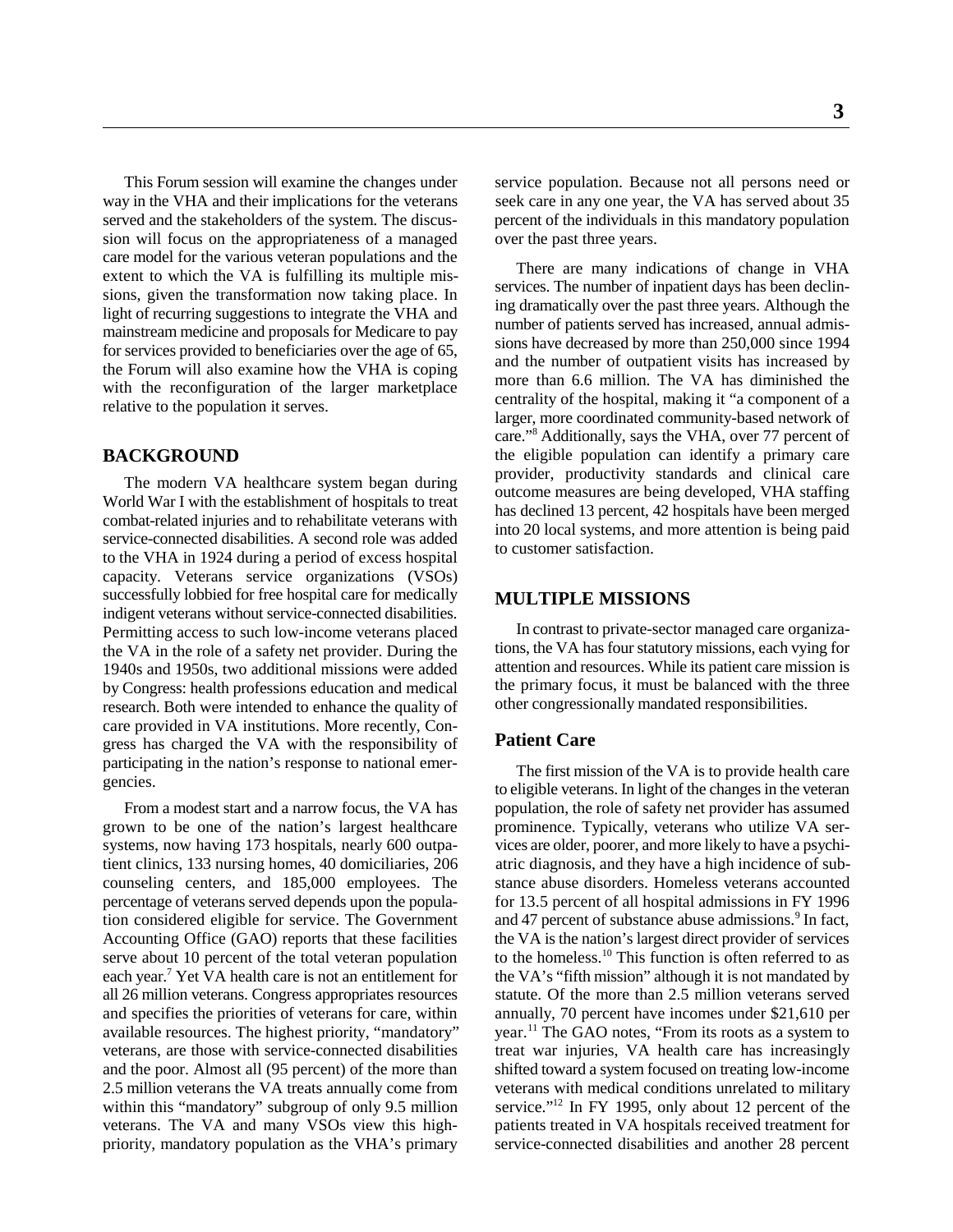had service-connected disabilities but were treated for with 131 VA medical centers. Ten thousand VA always exist for the VHA. He estimates that about a funds over 8,500 medical residency positions, approxi-*Affairs*, Nancy J. Wilson and Kizer note that "as long as local market forces dominate the healthcare industry and state and local funding vary, the stabilizing influence of a national safety net like the VA healthcare system becomes ever more important."13

outpatient services is reflected in utilization patterns. the VA and that quality standards would not be maincare admissions to VA hospitals fell 247,412, or 24 supported residency positions have provided medical percent. During that same period, the number of outpa- schools with additional sources of support for patient tient visits increased by 23 percent, from 26.0 million to care, teaching, and clinical research. The VA also 32.6 million, according to the VHA. provides medical schools with training sites and,

The aging of the veteran population is evidenced by the increase in nursing home care. The number of veterans in VA nursing homes and VA-supported state The response to consolidation of services in Chicago nursing homes increased 27 percent between 1990 and VA hospitals is one illustration of the significance of 1996, from 42,175 to 53,550 veterans. Most of that the VA to medical schools. The strategy of consolidaincrease was in VA-supported state nursing homes. tion is being pursued by the VA to promote efficiency. Demand for the Blind Rehabilitation Service is increas- There is general agreement that duplication within the ing too as a result of the aging population. The service system can be eliminated and that savings can be was initially developed to rehabilitate veterans blinded achieved by hospital consolidation, or as the VA calls in combat. Most blind veterans currently using these it, integrations. However, according to an article in the services have lost their sight as a result of degenerative *Chicago Tribune*, efforts to consolidate two VA hospiconditions. It has been suggested that the safety net tals met with a "howl" of protest from the Chicago provider role will become even more significant for this campus of the University of Illinois School of Medipopulation as conventional insurance does not ade- cine, which has enjoyed a long affiliation with the VA's quately cover blind rehabilitation.<sup>14</sup> West Side Hospital. School officials were fearful that  $\frac{1}{4}$ 

#### **Health Professions Education**

The second statutory mission of the VA is health professions education and training. The VA provides clinical opportunities to more than 100,000 students and trainees in more than 40 disciplines. About 54,000 nurse, dentist, optometrist, podiatrist, physical and occupational therapist, psychologist, and other trainees rotate through VA programs each year. In addition, the VHA reports that 34,000 medical residents and 22,000 medical students rotate through the VA healthcare system annually.

tion's 125 medical schools have affiliation agreements how difficult it had been for the competing medical

conditions not related to those problems. Almost all the clinicians have academic appointments and a similar rest were poor and had no service-connected condition. number of academic faculty direct or provide care for It is for just these patients, asserts Kizer, that a role will veterans and teach residents and students. The VA quarter of the veteran population, those who are most mately 11 percent of all positions in the nation. The role socially compromised—the poor, the homeless, the of the VA in medical training is so pervasive that, of the VA in medical training is so pervasive that, mentally ill, and substance abusers—will never be according to VA estimates, more than 65 percent of all attractive to private-sector providers. Writing in *Health* physicians currently practicing in the United States have *Affairs*, Nancy J. Wilson and Kizer note that "as long as received all or part of their training throug

The shift in the site of care from in-hospital to medical school affiliations have been the salvation of Between FY 1994 and FY 1997, the number of acute tained without these relationships.<sup>15</sup> In return, the VA-This arrangement benefits the VA by strengthening the VHA's workforce, supplementing its clinical expertise, and increasing its ability to attract highquality talent. In fact, one VA neurologist has noted that especially important at this time, with ambulatory training sites.

the VA to medical schools. The strategy of consolidait, integrations. However, according to an article in the the VHA planned to transfer West Side's medical and Currently, according to the VHA, 107 of the na- tance of stakeholder involvement, they acknowledged surgical units to the VA's North Side facility, Lakeside Hospital, an affiliate of the University of Illinois' rival, Northwestern University Medical School. The dean of the University of Illinois warned that if West Side Hospital were left as an ambulatory care facility, "it would gut the medical program at the country's largest medical school."<sup>16</sup> In July 1997, Chicago congressional representatives forced a hearing that put the entire process of consolidations on trial. The GAO testified on behalf of a more comprehensive approach rather than the incremental one being used by the VA. Although the GAO, as well as all others testified to the impor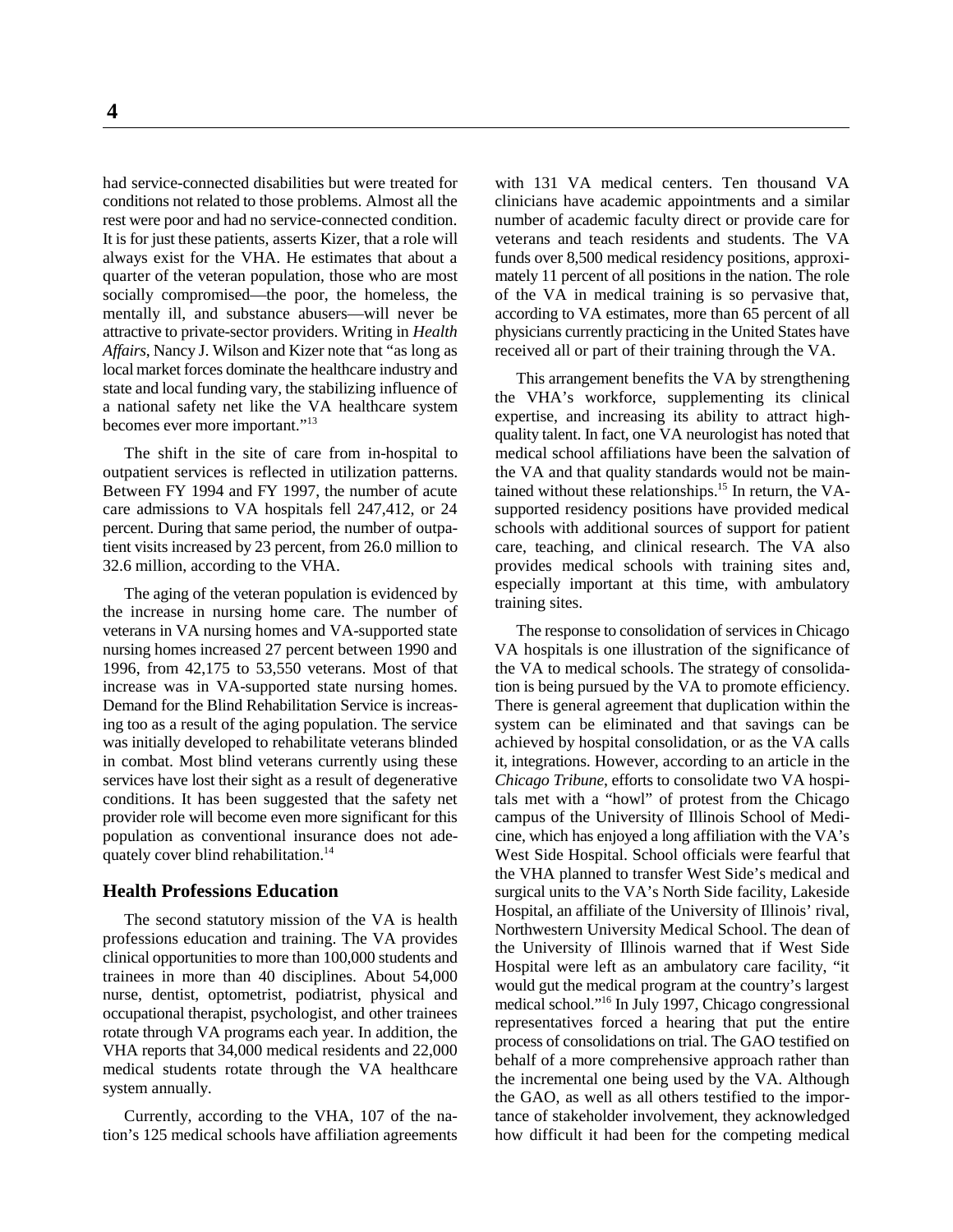schools to address this issue and suggested using the veteran community. Among the many breakindependent planners with no vested interests in the throughs developed through the VA have been the first geographic area.<sup>17</sup> artificial kidney, the development of the cardiac pace-

The alignment of the affiliations between medical schools and VA medical centers and the nature of residency training have been caught up in the whirl of change that is affecting all segments of the VA. Like the rest of American medicine, the VA's healthcare system has been dominated by specialists. Now, however, the mandate to enroll all eligible veterans and assign each to a primary care provider is increasing the demand for primary care physicians and diminishing the need for specialists. In some cases, specialists are assuming these primary care responsibilities; in other cases, the ranks of specialists are being decreased through attrition or release.

To further support the shift to primary care, the VHA's Residency Realignment Committee, chaired by Robert Petersdorf, M.D., a noted former medical school dean and past chairman of the Association of American Medical Colleges, recommended eliminating 250 residency positions in disciplines other than primary care. The committee further recommended shifting 750 residency positions from specialty disciplines to primary care as defined by the VA. This realignment would increase the number of primary care positions to 49 percent of all VA residency positions.<sup>18</sup>

The VHA is in the process of implementing the recommendations contained within the committee's final report. However, in so doing, primary care has been defined as a "philosophy and method of care delivery" and not as a set of disciplines. Noting that it may be more appropriate for specialists with primary care skills to care for patients with chronic illnesses, the VA has launched two new initiatives to train specialists in primary care. The first program focuses on eight specialty areas, among which are rheumatology, gastroenterology, and neurology. The second program covers residency training in general psychiatry, geriatric psychiatry, and addiction psychiatry. It is anticipated that residents completing those programs will demonstrate primary care competencies such as the ability to assess and manage common diseases and the ability to implement health promotion and disease prevention strategies.<sup>19</sup>

#### **Research**

The statutory mission of research was added to the VHA in 1958. Its programs have been responsible for many innovations in medical practice that go beyond

maker and the first successful liver transplant; isotopic medicine procedures that detect thyroid disorders; and prosthetic devices, such as hydraulic knees and the robotic arm. The Geriatric Research, Education, and Clinical Centers (GRECCs) that integrate service, education, and research for the aging veteran population have made the VA a leader in geriatric care.

By congressional mandate, the VHA's research program is obligated to include biomedical research, mental illness research, prosthetic and other rehabilitative research, and health services research. It is also stipulated that the research be consonant with the VA's healthcare mission and correspond to veterans' specific needs. Aggregate support for the research program is approximately \$1 billion. Included in that amount in FY 1997, according to the VHA, was \$262 million from a specific congressional appropriation for the VA's intramural research program, \$397 million from extramural grants, and \$320 million in indirect support from the medical care budget. It is expected that the percentage of funding for research from sources outside of the VHA will increase as it pursues collaborative partnerships. One example of this collaboration is the VHA's partnership with the Juvenile Diabetes Foundation, which is providing matching funding for diabetesrelated research.

*Vision for Change,* the blueprint for the VHA's restructuring, called for an examination of the VHA's research effort and a determination of whether research dollars were being properly allocated. The report of the Research Realignment Committee, issued in October 1996, suggested a reordering of research priorities by establishing designated research areas (DRAs). These areas would be those in which

the VA has a particularly strong strategic interest because of the prevalence of conditions within the VA patient population, the uniqueness of a specific patient population and its disease burden to the VA system, or the importance of the question to health care delivery within the VA.

The committee recommended establishing 13 DRAs, among which are dementias; substance abuse; central nervous system and associated diseases, including spinal cord dysfunction and traumatic brain injury; and cancer. It further recommended that a national research advisory council be established to revise these priority areas as necessary and to designate relative funding levels for the DRAs.<sup>20</sup>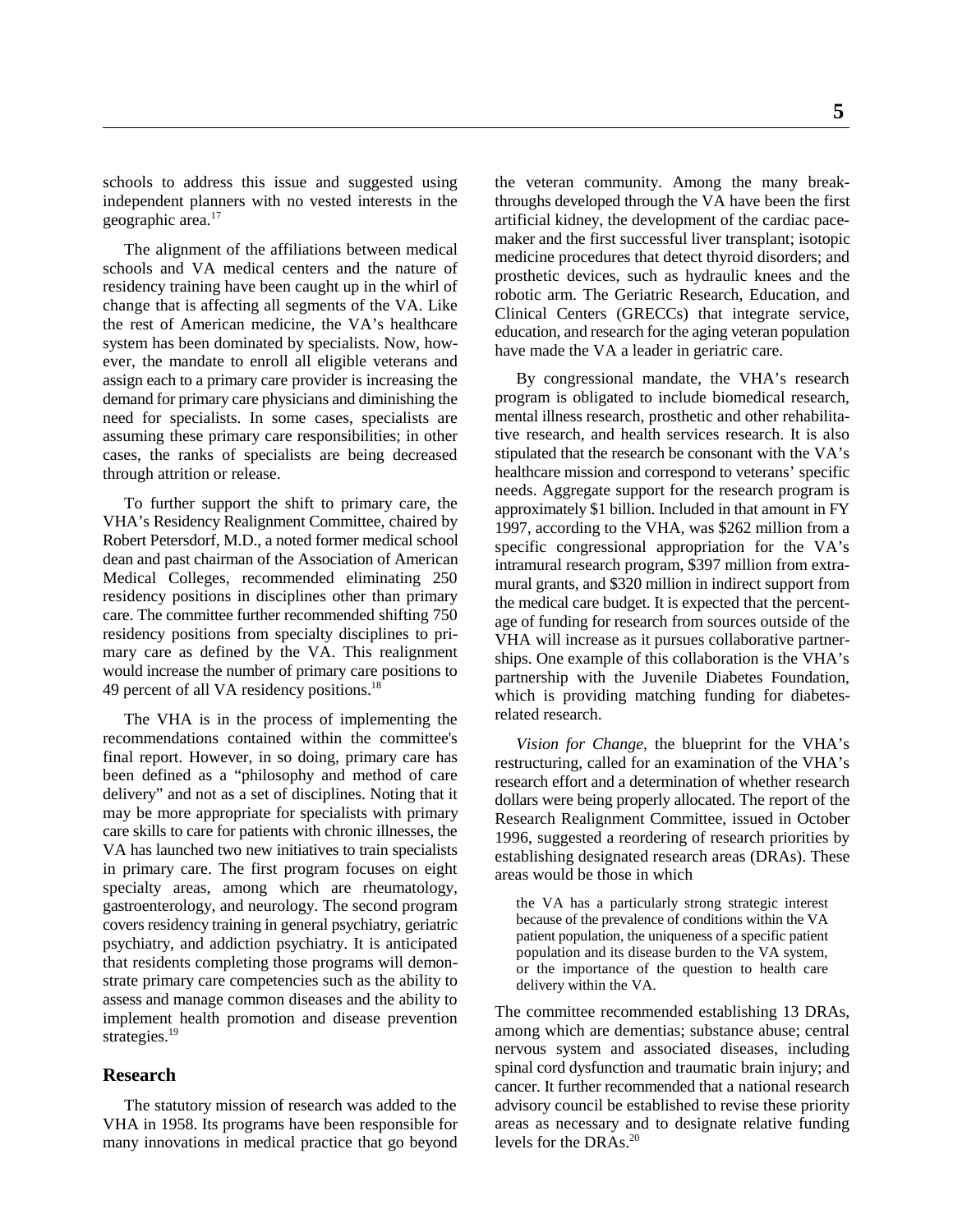**6**

The ability to monitor the nature of research priori-<br>physician. A recent report by the GAO highlighted the ties will be a challenge for the VHA. However, as the difficulties of holding physicians accountable for veteran population ages and the disease burden in- certain levels of productivity and suggested that, as creases or shifts, it will be critical for the VHA to productivity is emphasized, teaching and research address these issues through research and service. The missions may be compromised. The report notes that GRECCs in particular have been a successful model for this emphasis has led to the loss of talented researchers coordinating research, education, and service although in some cases and, in others, to reductions in the they have never been expanded to their full complement of 25. The VSOs have recommended establishing one GRECC dedicated to research on the care of elderly patients with spinal cord injuries. $^{21}$  A new series of specialized mental health centers, Mental Illness Research, Education, and Clinical Centers, modeled on the GRECCS, are now being established.

#### **Medical Preparedness**

The final mission, added to the VA in 1982, designates the VA as backup to the Department of Defense medical care system and to the Public Health Service and the National Disaster Medical System in times of natural and technological disasters. The VA has coordinated significant medical support during the hurricanes and flooding disasters of recent years. It is anticipated that this function will become even more significant because of the "devolution of the military healthcare system . . . [and] because the VA provides many of the physical resources needed to operationalize federal disaster plans."<sup> $22$ </sup> In fact, Kizer asserted recently, the VHA is

for all intents and purposes the federal government's only direct response capability. The U.S. Public Health Service no longer has any resources with which to respond to a disaster or national emergency. Likewise, as a result of DOD's downsizing and its needs for continuous military readiness, they are increasingly less able to respond to civilian disasters or national emergencies.

#### **BALANCING THE MISSIONS**

achieving certain levels of productivity. However, reforms were instituted, the GAO cautioned that increas-

number of students welcome on the clinical services.<sup>24</sup>

#### *VISION FOR CHANGE***: THE VA'S REFORM PLAN**

Armed with a mandate to reconstruct the VA, Kizer has overseen fundamental changes in the delivery, management, organization, and philosophy of VA medical care. These changes include decentralizing decision-making authority, adopting new eligibility rules, revising the funding allocation method, shifting care from inpatient to outpatient settings, enrolling eligible veterans and assigning them to primary care teams, and consolidating services across medical centers.

#### **Decentralization**

As a first step toward restructuring the VA, its 173 hospitals have been organized into 22 regional systems known as Veterans Integrated Services Networks (VISNs). Each network (drawn primarily on the basis of patient referral patterns) of providers and facilities assumes responsibility for the health of a population of eligible veterans in defined geographic areas. VISN directors are responsible for budgeting and decisionmaking within their jurisdictions.

Like their counterparts in the private sector, physi- and prosthetics services. A primary goal of these groups cians at VA hospitals are being held accountable for is to maintain and improve these programs. Even before unlike academic health center M.D.s in the private ing the demand for routine outpatient services could sector, and certainly unlike most HMO M.D.s, a larger hinder the VA's capacity to provide specialized services. proportion of VA physicians both perform research *and* While they noted that data on unmet needs were not provide patient care. The VHA says that more than 70 maintained by the VA, they pointed to several examples percent of VA researchers see patients daily. In con- to support their contention that not all veterans' needs trast, only 25 percent of researchers funded by the were being met. Among the examples they provided National Institutes of Health see patients.<sup>23</sup> Therefore, were post-traumatic stress disorder (PTSD) programs. research activities that can enhance the quality of care Although the Vietnam War ended 20 years earlier, the provided can also reduce the clinical productivity of the number of veterans seeking services for PTSD has been While this organizational restructuring may produce efficiencies and greater flexibility in responding to local needs, concern is being voiced regarding accountability and variability in quality. Veterans advocacy groups are especially concerned about the integrity of the VA's specialized services, such as spinal cord injury programs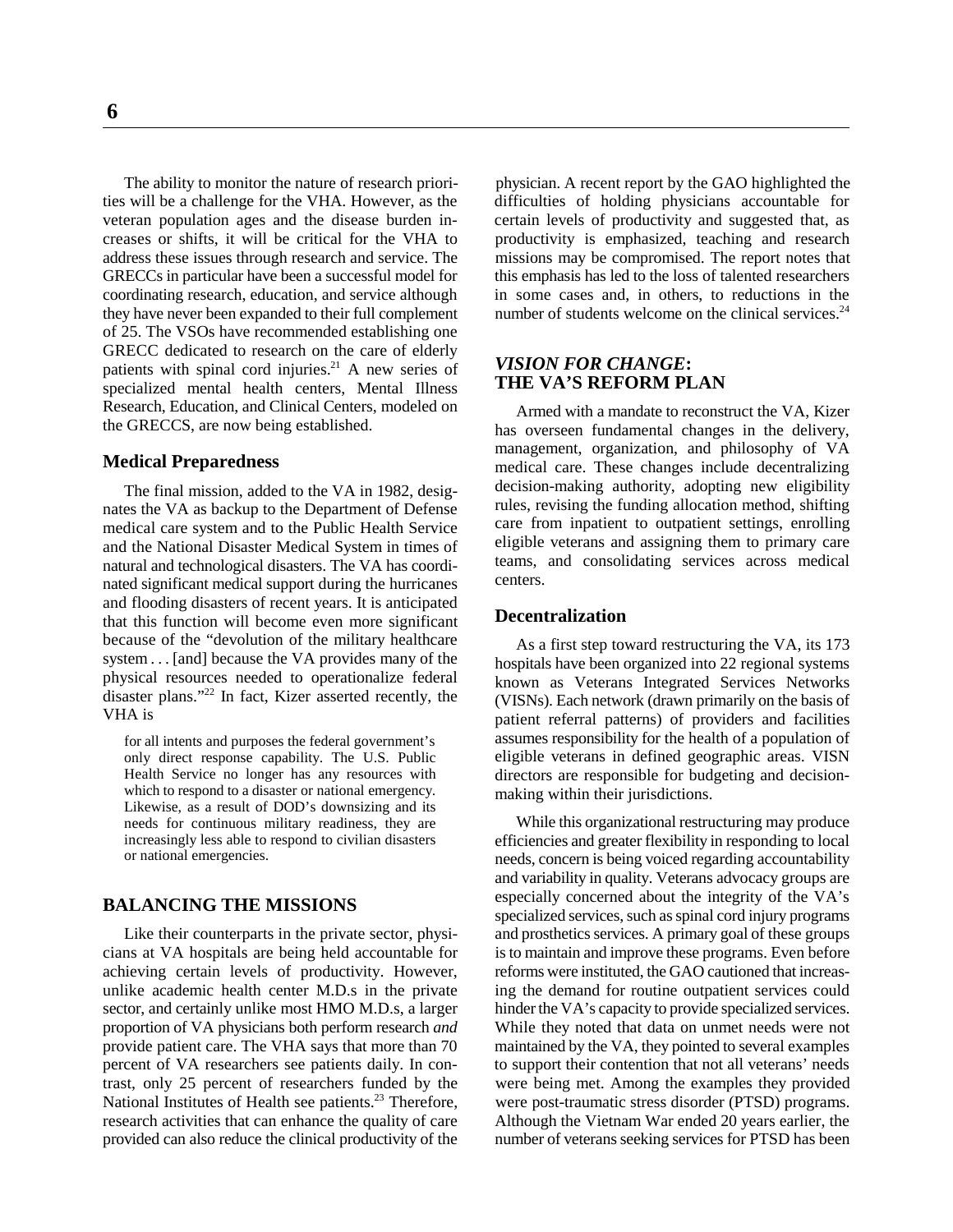increasing and programs are operating at or above Under the Veterans Equitable Resource Allocation capacity, with waiting lists of 900 to  $1,000^{25}$  System (VERA), implemented in April 1997, two

#### **Management and Oversight**

In transferring the authority from headquarters to the 22 VISNs, the number of staff members in Washington was cut by 25 percent, and their role has changed from program management to policy development and oversight. Some observers have referred to this as the balkanization of the VA and have suggested that 22 independent fiefdoms are operating without adequate central oversight. Although the VISNs have been instructed to communicate their plans to VA headquarters, decisions are not consistently communicated and stakeholders are not consistently included in discussions The new allocation methodology will allow the at the VISN level. At a recent congressional hearing, system to adapt to change and allow funding to follow the American Legion testified that clinical programs the veteran. However, it will also result in losses for the were being closed without notifying headquarters in northern industrial states, the Rust Belt, and increased advance.<sup>26</sup> One VA official commented that inpatient funding for the Sunbelt states. States such as New substance abuse programs are sometimes closed without York, Pennsylvania, Illinois, and Michigan stand to lose<br>prior notification. In a Senate report (105-53) address-<br>7 to 15 percent of their funds over the next three yea prior notification. In a Senate report (105-53) addressing the VA appropriations bill for 1998, it was sug- States such as Florida, Texas, and Arizona could gain gested that current oversight may be inadequate, and the VA was requested to submit a plan for improved monitoring of the networks.

#### **Resource Allocation**

marked variations in costs and their inherent inequities, customer satisfaction. the VA has moved to an allocation methodology based not on historical costs but on a prospective capitation rate per veteran. The new allocation method abolishes the practice of directly funding each of the VA's 173 hospitals. The reformed payment method, mandated by Congress, funds each of the 22 VISNs, with the goal of securing access for veterans with similar eligibility priority and economic status, regardless of where they reside. Funding is based on the number and type of veterans served, adjusted for factors such as regional labor costs and case mix. Network directors are responsible for distributing the funds among hospitals, ambulatory care clinics, nursing homes, domiciliaries, and other treatment facilities within their catchment area. The funds are provided to the network at the beginning of the fiscal year with no restrictions on their distribution. Eighty-eight percent of the VA's medical appropriation is allocated to the networks in this way. The remaining 12 percent of the appropriation is for central Reforms enacted in the Veterans Health Care

patient care groups have been established, one for basic care patients and one for special care patients. Basic care patients are those with relatively routine healthcare needs who receive their care primarily in outpatient settings. Ninety-six percent of the VA's patients receive basic care, but these patients represent 62 percent of the dollars allocated. Special care patients—such as terminally ill HIV-positive veterans and those with spinal cord injuries or chronic mental illness—are highintensity users of VHA services. Although they constitute only 4 percent of VA patients, special care patients account for 38 percent of the dollars.27

as much as  $16$  percent.<sup>28</sup>

There is wide variation in expenditures for patient mance measures to discern any unusual changes in care in regions across the country. To address these workload, increases in waiting times, or changes in Like any managed care capitated system, VERA gives the VISNs incentives to attract veterans who do not require extensive services. VA officials, aware that there is a potential for gaming, have developed perfor-

#### **Eligibility Reform**

When queried, about 18 percent of veterans who do not use the VA health system cited "didn't know was eligible" as a reason.<sup>29</sup> In fact, Congress has created a notoriously complex system of eligibility. Especially prior to 1996, determination of eligibility had been particularly onerous for both veterans and providers. VA health care is not an entitlement program like Medicare or Medicaid. And eligibility for VA services does not guarantee a defined package of services. Until 1996, all veterans were technically eligible for some care, although the actual provision of care was based on the availability of space and resources. But most otherwise eligible veterans had limited access to outpatient services and the provision of still other services, such as dental care, was tied to a prior hospital stay.

administration and for restricted clinical uses, such as Eligibility Reform Act of 1996 eliminated the distincfor prosthetics and Persian Gulf referral centers. tions between inpatient and outpatient care. This erased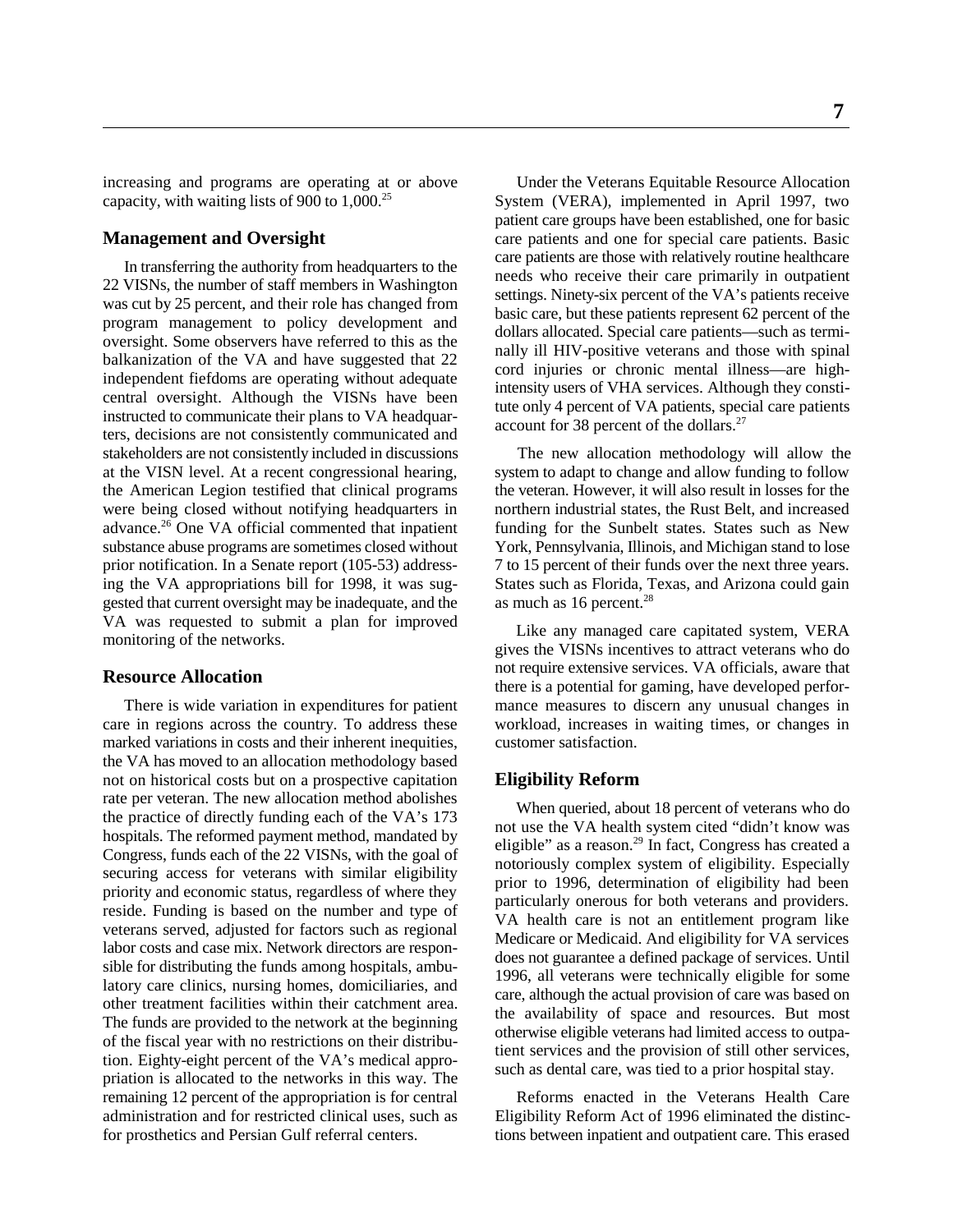the complicated eligibility restrictions previously those veterans in the high-priority groups, such as applied to outpatient care. It established two eligibility service-connected disabled or indigent veterans. Howcategories and seven enrollment priority categories. The ever, since enactment of eligibility reform legislation, first eligibility category includes veterans to whom the the VA has been treating increasing numbers of veter-VA shall furnish needed hospital and outpatient care. ans supporting these new patients through economies However, as was historically the case, the obligation of generated from its shift from expensive inpatient care to the VA to this group of eligible veterans is effective outpatient services. Further, eligibility reform legislaonly to the extent of appropriated resources. The second tion did not address the needs of an aging veteran category includes veterans to whom the VA may population or expanded access to nursing home care or furnish care, but only to the extent that resources are other non-institutional long-term care alternatives. available and only if the veteran pays a copayment for care. This group comprises higher-income veterans with non-service-connected disabilities.

domiciliaries are unchanged. The VA may provide these services as clinically appropriate, within available resources. Veterans with the highest priority for these services are those with service-connected disabilities rated at 10 percent or more. Lowest priority is assigned to veterans who have no other special eligibility status and whose income exceeds the means test. Currently, for an individual with no dependents, that income level is above \$21,610.

This legislation also requires the VA to enroll patients based on priority categories, with the highest priority given to veterans with service-connected conditions and indigent veterans. It requires the VA to maintain system-wide capacity for the 12 specialemphasis programs that include treatment for spinal cord injury, blindness, amputation, and mental illness. The legislation permits the VA to provide a continuum of services by permitting preventive health services to be delivered even if the veteran is not currently undergoing treatment.

Both the Congressional Budget Office (CBO) and GAO concluded that eligibility reform would generate additional demand for services, primarily due to increased use of outpatient services. The CBO also estimated that rising utilization would, by extension, produce dramatically increased costs. GAO noted, however, that eligibility reform would not address most veterans' unmet service needs because

many of the problems veterans face in obtaining healthcare services appear to relate to distance from a VA facility or the availability of the specialized services they need rather than their eligibility to receive those services from VA.30

Despite the expansion of eligibility, it is not clear that greater numbers of veterans will be served as, generally, appropriations have been adequate only for

#### **Primary Care/Ambulatory Care**

Eligibility rules for VA nursing homes and on primary care as the entry point into a system provid-In the reconfigured system, emphasis is being placed ing a continuum of services. In FY 1994, less than 20 percent of VA patients were followed by a primary care provider. Within a two-year period, 77 percent of patients reported that they were being followed by a primary care provider, and the VHA reports that, in actuality, more than 95 percent of patients are enrolled with a primary care provider. It is anticipated that universal primary care will be achieved within the next year.

> In the reconfigured system, ambulatory settings are the preferred site of care. The following statistics confirm the extent to which this goal has been achieved.<sup>31</sup>

- Since 1994, 22,580, or 42 percent, of all acute care hospital beds have been closed.
- Ambulatory surgery increased from 35 percent of all surgery performed in FY 1995 to 69 percent in FY 1997.
- Twenty-seven of 121 PTSD programs (22 percent) have shifted or are in the process of shifting from inpatient to outpatient.
- One hundred and twelve of 190 substance abuse programs (59 percent) have shifted or are in the process of shifting from inpatient to outpatient.

### **QUALITY OF MEDICAL SERVICES**

The structural changes taking place at the VHA have generally been validated by Congress, the VSOs, and staff internal to the agency. Nevertheless, reports of compromised quality of care at VHA facilities continue to surface. Recent newspaper accounts have revealed a spate of "adverse events" in VA medical centers and clinics, including scaldings, overdoses, and falls. Criminal investigations continue in Florida VA hospitals into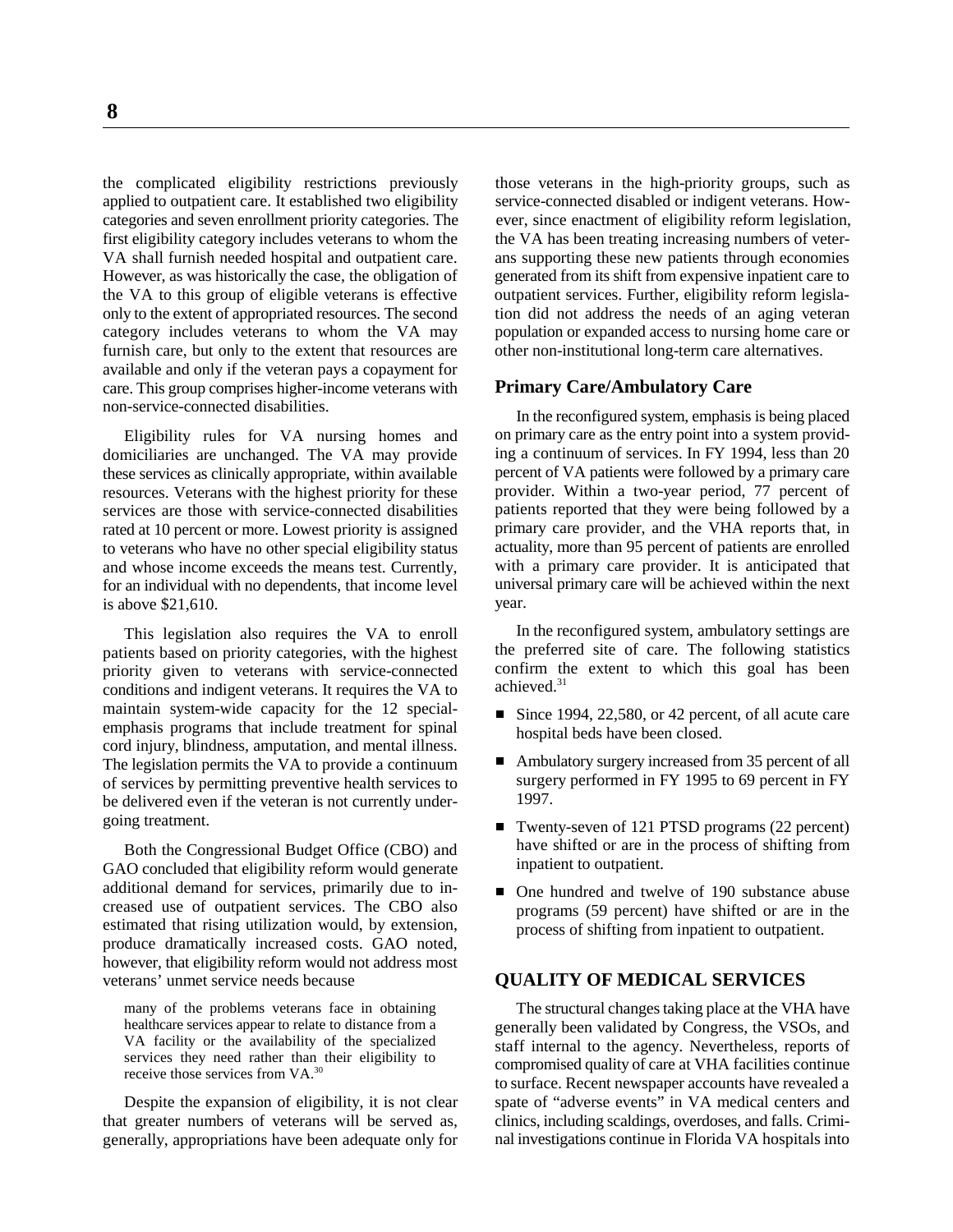the role of employees in the deaths of four patients. The short lived, poorly executed, poorly tracked . . . and deaths of 45 patients at a Missouri hospital remain often abandoned." unexplained. The *St. Petersburg Times* has reported on several unusual or avoidable deaths, attributing them to flawed clinical judgment, failure to verify credentials of staff physicians, poor physical maintenance, and incom-  $\blacksquare$  The VA has "squandered" many opportunities to petence among the nursing staff. $^{32}$  improve quality.

similar potentially preventable deaths in upstate New entire quality management program lacks cohesion. York. The Office of the Medical Inspector at the VA reviewed the records of patients who died in two hospitals in New York State in 1995 and 1996. It concluded that 6.4 percent of the patients received poor care and an additional 10.5 percent had received care of marginal quality.<sup>33</sup>

The *New York Times* article suggested that the problems of quality had been aggravated by the allocation method, which has diverted resources away from the Northeast. The *St. Petersburg Times* suggested other causes for the large number of cases. That article indicated that no systematic review of medical accidents has taken place, thus allowing the errors to recur. And, because the VA does not track the number of unusual deaths, it is unable to provide a firm accounting of adverse events within their jurisdiction. In fact, the story stated, the "VA's top health care official in Florida acknowledged he was not aware of the total until he had the department add up the deaths in response to the [St. Petersburg] *Times*' question."34

1997, questioned the quality of care provided by the VA healthcare system. In a letter accompanying the report to secretary-designate Togo D. West, Jr., Sen. John D. Rockefeller IV (D-W. Va.), the ranking minority member of the Senate Committee on Veterans Affairs wrote: "The sad truth is that we can't accurately answer the basic question 'Do our veterans receive the highest quality of care in VA hospitals and clinics?" The report, he said, "shows clearly that the VA simply does not have the programs and systems in place to adequately monitor, track and analyze the quality of care provided."35

Rather than focusing on specific patient incidents, the report concentrated on the quality assurance mechanisms established by the VHA to monitor patient care. The report's findings included the following:

■ Although the VA has made many efforts to address quality of care issues, many of these efforts "were

- Data may be collected but it is not analyzed and monitoring does not take place.
- 
- A recent article in the *New York Times* reports on **C**uality concerns have not been emphasized and the

The report recommended establishing a national advisory board to direct the quality management program, placing the responsibility for quality assurance directly under the under secretary for health, and training employees in quality management practices for a minimum of 40 hours a year.<sup>36</sup>

A Senate minority report released on December 19, He ended by challenging the recommendations, noting Kizer, in his response, expressed some dismay at the allegations and the timing of the report. In a letter to Rockefeller, he noted that the report was issued on the heels of the VA's being presented an award for "exceptional work in improving care of those approaching the end of life . . . when so many efforts have failed to make an impact." He also noted that he had just received an invitation to present at the Institute of Medicine's National Roundtable for Healthcare Quality. The project director had invited him after reviewing quality of care indicators at the VA and requested that he discuss the strategies used by the VHA for achieving such successes. Much of the letter provided information documenting "unprecedented improvement in the quality of VA health care." that they had already been addressed.<sup>37</sup>

> Quality will continue to be a challenge and issue for the VHA. In addition to the report recently issued by Rockefeller, a second report will be released in the middle of February. At the request of Sen. Arlen Spector (R-Pa.), the chairman of the Senate Veterans Affairs Committee, and Rockefeller, the ranking minority member, the Office of the Inspector General is evaluating the VHA's current quality assurance activities. In the letter requesting this evaluation, it was noted,

our concern is based on our sense that the various elements of the Department's overall QA effort are not functioning so as to assure those with an interest in the system that the quality of care is being monitored appropriately, effectively and in a timely manner.<sup>38</sup>

Additionally, it is anticipated that the Senate Committee on Veterans Affairs will hold an oversight hearing on quality in March.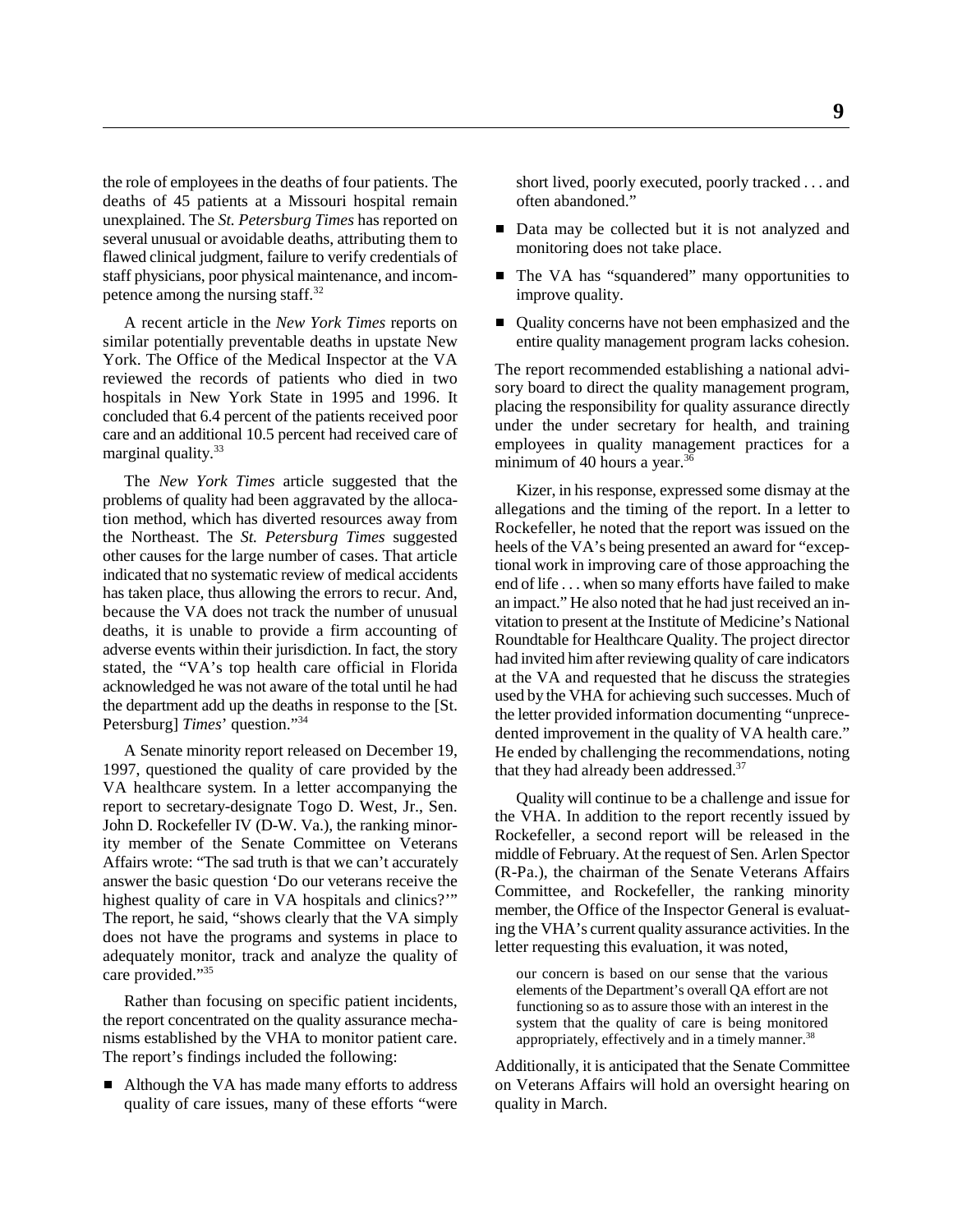Funding for the medical care programs of the VA is through an annual discretionary appropriation. Of the \$40.1 billion appropriation to the VA in FY 1997, \$17 billion was for medical care services. The president's budget request of \$17.5 billion for FY 1998, although presented as an increase over FY 1997 levels, actually represented a decrease of more than \$54 million. According to VHA Budget Office figures, the total request represented \$16.959 billion in appropriated funds and \$468 million in recovered third-party reimbursements The VA budget is predicated on increasing the that previously had been returned to the treasury. number of veterans served and achieving increased

It has been a goal of the VA, the VSOs, and Congress to diversify the funding sources available to the VA in order to reduce its reliance on the federal appropriation process. The administration request was also accompanied by two legislative proposals that would have permitted the VA to achieve that goal. Under prior law, the VA could collect private third-party reimburse-<br>ments but had to transfer the collected funds to the treasury after subtracting the administrative costs law on October 27, 1997. It included an appropriation associated with realizing the recoveries. Although many for medical care of \$17.057 billion, representing a VA patients are eligible for Medicare, existing law slight increase from fiscal year 1997. The appropriation prohibits the VA from seeking reimbursement from the for medical and prosthetic research was \$272 million, Medicare program. and increase of \$10 million over the previous year.

The proposals accompanying the administration's FY 1998 budget would have changed those policies. They called for permitting the VA to retain all private third-party collections and for setting up a Medicare subvention demonstration project that would pilot a method of determining the billing relationship with Medicare for dual-eligible veterans. While the recovery piece passed, the Medicare subvention initiative was ultimately omitted from the authorization bill. Given the uncertainty of recoveries, Congress stipulated that if the VA collections fell more than \$25 million short of that projected, automatic spending provisions would protect VA healthcare funding.

Although VSOs have long advocated for the right to retain third-party recovered funds, those recovered funds were always viewed by the veterans' community as an enhancement to the budget and not as a substitute for appropriated funds. The VSOs now oppose this initiative because they note, as stated by the Vietnam Veterans of America, that this "tenuous proposal offers no security whatsoever for sufficient and sustained funding, because . . . the collection targets are untested, extraordinarily optimistic, and very tenuous at best."<sup>39</sup>

**FUNDING** billion a year for the next five years inflamed the VSOs. Had Congress passed the Medicare subvention initiative, the VHA would still have had only about \$18.5 billion in fiscal year 2002. What riled the veterans' community was a budget analysis that projected that \$20.6 billion would be required in 2002 for the VA to maintain its current workload. The Paralyzed Veterans of American, a small but influential VSO, maintained that the budget presented "an unprecedented attack on veterans."40

> efficiencies within the system. Particularly, says the VHA, it is based on reducing by 30 percent the cost of care on a per patient basis, increasing by 20 percent the number of veterans served, and increasing to 10 percent of its operating budget revenues from non-appropriated sources. The VSOs have expressed skepticism that such goals can be achieved.

> The VA appropriation for FY 1988 was signed into

#### **THE VA AT THE CROSSROADS**

Over the years, the VA's healthcare system has built up a loyal cadre of defenders. Chief among these groups are the VSOs. The VSOs acknowledge the need for change and are generally supportive of the efforts under way, recognizing their inevitability. They maintain, however, that they, along with other stakeholders such as the academic affiliates, have not been adequately involved in decisions affecting the way VA care is delivered. Rather, they assert,

network managers fall back on the predictable formula of calling veterans' groups and others to the table at the last minute to present leadership's decisions. Last-minute information does not equate to meaningful involvement in the decisionmaking process and does not produce the same result.<sup>41</sup>

The president's budget and the administration's availability of these services in the private sector.<sup>42</sup> They decision to hold the federal appropriation to about \$18 also note that, since the federal government created Despite their support for change, the VSOs are adamant in their refusal to allow the system to be dismantled and incorporated into the larger system. They cite the VA's "unparalleled expertise and resources" in providing certain specialized services, such as spinal cord injury care and prosthetic services, and the limited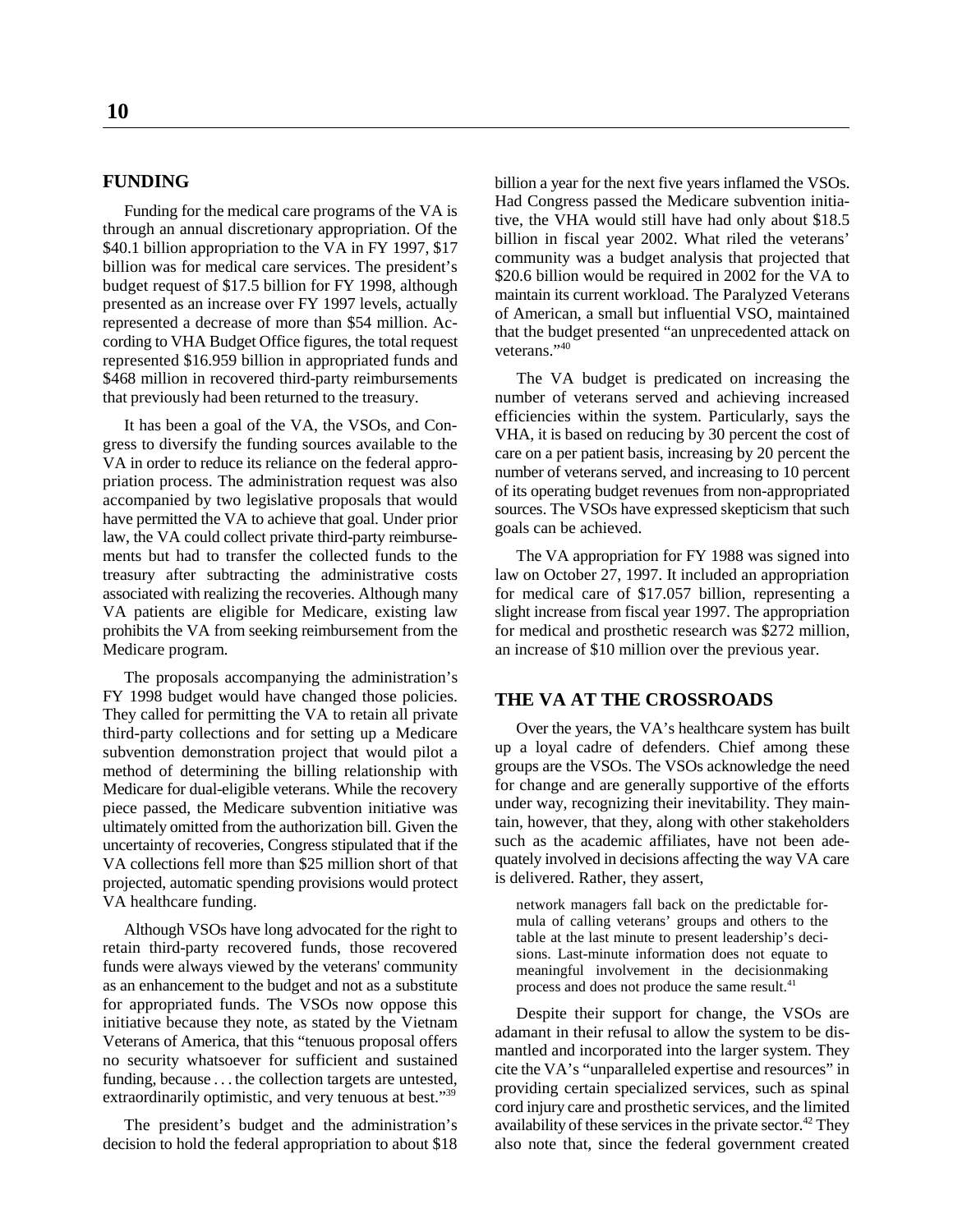veterans, it is the federal government's responsibility to ing budgets and increasing scrutiny and a continued take care of those who have earned their benefits demand for enhancing the quality of care provided. through personal sacrifice on behalf of the United States. Therefore, they maintain, veterans' programs should always be viewed as a priority for funding.<sup>43</sup>

The VSOs are not only concerned about protecting a separate system of care or about their inclusion in decision making. Of even greater concern to them is the potential for cost considerations to take precedence over patient needs. They fear that adequate steps have not been taken to prevent the incentives inherent in a capitated system to compromise care. Of particular concern are the special-emphasis programs, "the shining jewel of the VA." Veterans are fearful that with so much attention being paid to cost control, access will be restricted to these resource-intensive services. Reacting to such fears, Kizer suggests that incentives in the VA are quite different from those in the private sector. "Since VA has no shareholders and pays no dividends . . . any savings that are achieved go back into taking care of more patients or doing a better job of taking care of its current patients." Unlike for-profit managed care companies, savings are not diverted to higher executive salaries and bonuses. In fact, Kizer suggests that, because the incentives are so different, the VA may be one of the few entities able to test whether managed care is a better model than traditional indemnity insurance.<sup>44</sup>

### **CONCLUSION**

The VA is at a crossroads. While it is moving to a system in which primary care is the norm, the GAO points out that "the VA health care system was neither designed nor intended to be the primary source of health care services for most veterans."<sup>45</sup> Although there is agreement that the VA's special services are unparalleled in excellence, some observers suggest that those services can be cut loose and incorporated into the larger healthcare system. Others, such as Jordan Cohen, M.D., president of the Association of American Medical Colleges, dismiss that option by noting that

one of the main reasons for the success of the VA's unique programs for patients with special needs is the infrastructure provided by comprehensive VA medical centers. This common support system is the necessary foundation upon which VA builds expertise in the specialized areas such as cardiac care, long term care, and substance abuse treatment.<sup>46</sup>

Whatever form it takes, the escalating competition for federal dollars will force the VA to deal with diminish-

#### **THE FORUM SESSION**

**Kenneth W. Kizer, M.D., M.P.H.,** the VA's under secretary for health, will provide an overview of the history and goals of restructuring the VHA. Dr. Kizer's professional experience prior to joining the VA includes positions in the private sector, philanthropy, and academia as well as in state government, where for over six years he served as director of California's Department of Health Services. He has held senior academic positions at the University of California, Davis, and continues as an adjunct professor of public policy at the University of Southern California. He has also served on the boards of a number of professional societies and been a consultant to several foreign countries. Dr. Kizer is board certified in five medical specialties and has authored over 300 articles, book chapters, and reports in the medical literature.

**Laura Miller, M.P.A.,** the VA's network director for the VA Health Care System of Ohio, will describe her regional experience with the restructuring of the VHA. Ms. Miller is responsible for six inpatient VA facilities, one independent outpatient clinic, and six active community-based outpatient clinics (CBOCs) in the state. Ten pending CBOCs are in the planning stages in the network. She began her career in 1978 as a presidential management intern and, after advancing through several top management positions—including director of VA Medical Center Pittsburgh, Highland Drive—was appointed to her current position in 1995.

**Richard B. Fuller,** national legislative director of Paralyzed Veterans of America, will discuss the concerns of veterans as consumers of care, addressing especially issues of quality and access. Mr. Fuller served for eight years on the professional staff of the House Committee on Veterans' Affairs, with primary responsibilities in the areas of veterans' health and education legislation. Since 1987, he has worked in the field of public policy and government relations, specializing in health policy for a wide variety of health advocacy, consumer health research, and provider nonprofit organizations in Washington, D.C.

**Richard Ryan, Jr., D.Sc.**, president and chief executive officer of the University of Osteopathic Medicine and Health Sciences in Des Moines, Iowa, will comment on the VHA restructuring from the medical school–research community perspective. Dr.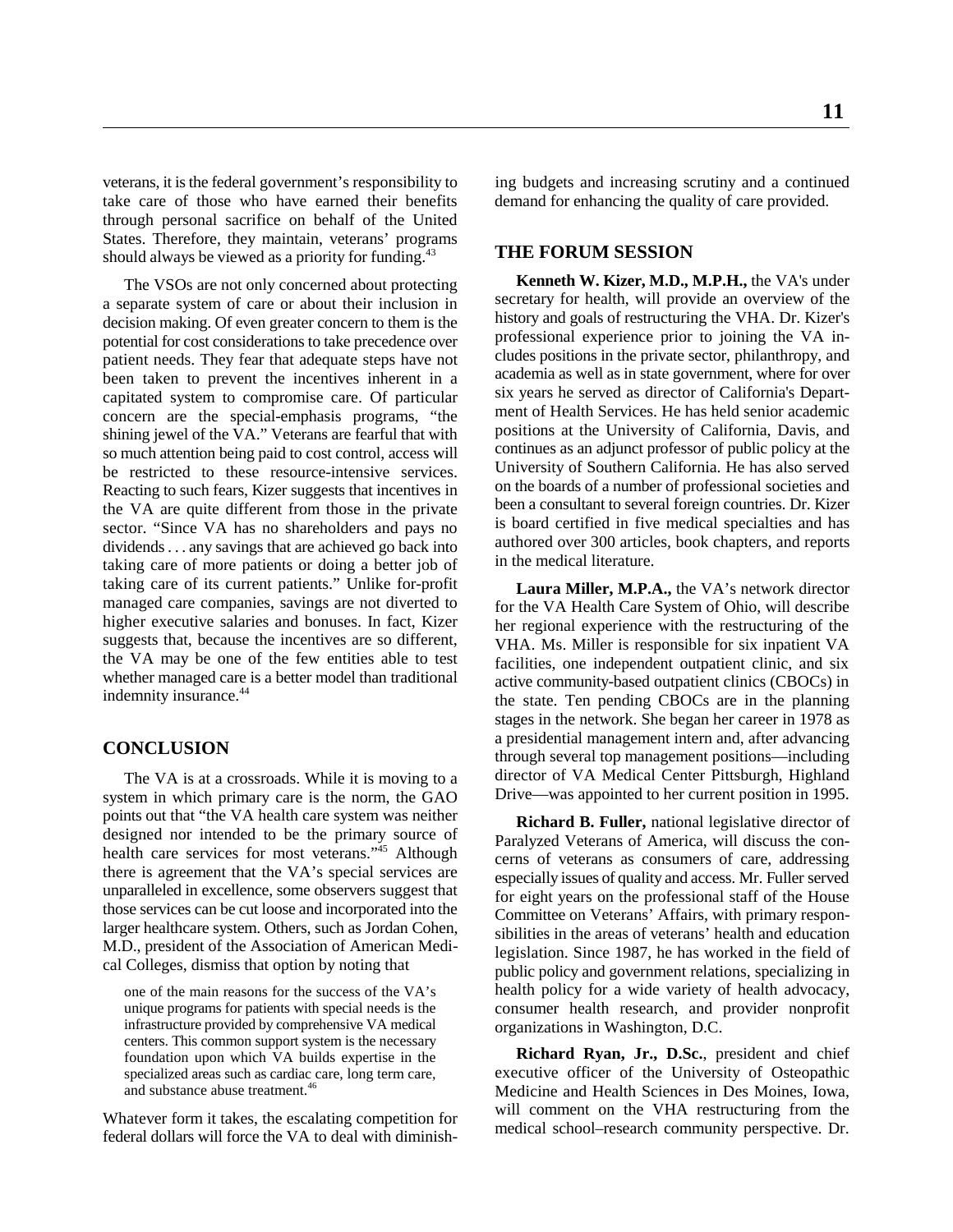Ryan's association with federal medicine and the VA undermining the VHA's mission to provide specialbegan as a disabled Korean War patient at the Bricksvill ized care to specialized veteran patient populations? VA Hospital in Fairview Heights Ohio in 1955. Since Is managed care compromising the safety net misthat time, Dr. Ryan has had more than 30 years' experi- sion of the VA? ence in numerous dean's positions at Harvard University and Tufts University, has served as a member of the Special Medical Advisory Group of the VA, and has been a consultant to the Paralyzed Veterans of America  $\blacksquare$  How do changes in Medicare and Medicaid policies and the Disabled American Veterans; he is considered affect the veteran population? To what extent do the by many to be a leading expert on academic medicine populations served by these programs and by the and federal health services. From 1974 to 1977, Dr. VHA overlap? Should eligibility requirements be and federal health services. From 1974 to 1977, Dr.<br>
WHA overlap? Should eligibility requirements be<br>
Ryan served as director of the West Roxbury, Massa-<br>
changed as policy changes occur in the larger Ryan served as director of the West Roxbury, Massachusetts, VA Hospital and as director of the First healthcare system? Medical District in New England. He holds a doctoral degree in health services administration from Harvard University School of Public Health.

**Stephen P. Backhus, M.B.A.**, director of veterans' affairs and military health care (VA&MHC) issues at the U.S. General Accounting Office, will provide the GAO's perspective on the VHA restructuring. Since joining the GAO since 1973, Mr. Backhus has served in many different capacities. In his current assignment, he is responsible for evaluating the healthcare systems of the Department of Veterans Affairs, the Department of Defense, the Indian Health Service, and the Bureau of What are the internal mechanisms or external Prisons. He is also responsible for evaluating programs variations was variable with the VA will use to guide itself or be Prisons. He is also responsible for evaluating programs yardsticks that the VA will use to guide itself or be providing certain nonhealth benefits, such as disability held accountable to its users and stakeholders? providing certain nonhealth benefits, such as disability compensation and pensions, to veterans and their dependents or survivors. Immediately prior to accepting this position, he was the associate director for VA&MHC issues and for six years was an assistant director responsible for evaluating the military's \$15 billion per year healthcare system.

The discussion will center on the following questions: *The Forum thanks Gregg Pane, M.D., Chief, Office of*

- What are the unique features and role of the VA healthcare system? Should it continue to be a separate system or should care be incorporated into the larger healthcare system?
- What are the implications for the VHA of a diminishing number of veterans and an aging population? **ENDNOTES** Are changes needed in VHA services as a result of the aging veteran population? What should be the policy relative to long-term care? What are the implications for various elderly subgroups? Those with spinal cord injuries? Gulf War Syndrome? Substance abuse?
- How is the VHA's version of managed care affecting patient outcomes? Are the incentives inherent in a capitated system jeopardizing care? Are they

- How can the VHA assure the veteran population of high-quality, accessible care?
- 
- Have state health reforms affected the number of low-income veterans using the VA? What impact will this have on future funding needs?
- Are changes needed in the VHA's role as a safety net provider? What are the barriers to fulfilling the VHA's safety net mission? What subgroups of the safety net population are not being served? Have state health reforms affected the number of lowincome veterans using the VA? What impact will this have on future funding needs?
- 
- Are there further efficiencies to be achieved in the VA's healthcare system? Will the missions of the VHA be compromised by pushing for further efficiencies?

*Policy, Planning and Performance, Veterans Health Administration, for providing or verifying much of the VHA data in this paper.*

1. Kenneth W. Kizer, "The Changing Face of the Veterans Affairs Health Care System," *Minnesota Medicine,* 80 (1997): 24-28.

2. Kenneth W. Kizer, ed., *Vision for Change, A Plan to Restructure the Veterans Health Administration,* Washington, D.C., Department of Veterans Affairs, 1995.

3. John Iglehart, "Reform of the Veterans Affairs Health Care System," *New England Journal of Medicine,* 335 (1996), no. 18: 1407-1411.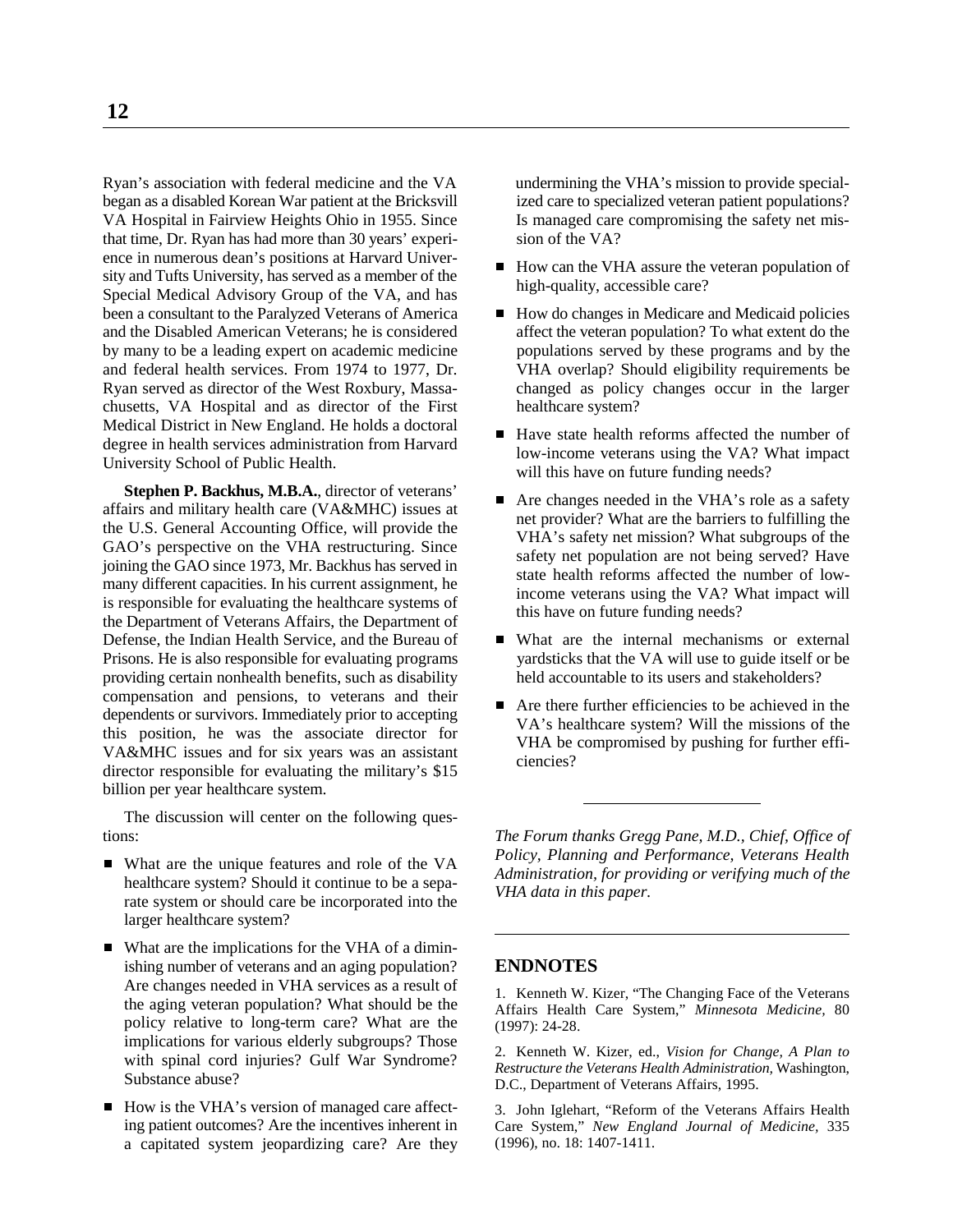4. Dennis W. Snook, "Veterans Issues in the 105th Con- 21. AMVETS et al., *Independent Budget.* gress," *CRS Report for Congress,* Washington, D.C., updated May 21, 1997.

*Affecting Eligibility Reform Efforts, Washington, D.C.,* September 1996.

6. Kizer, "The Changing Face."

*Veterans' Access Poses Financial and Mission-Related cian Resources,* Washington, D.C., July 1997. *Challenges,* Washington, D.C., October 1996.

8. Kizer, *Vision for Change*.

Care System: An Unrecognized National Safety Net," *Health* Support Services," testimony of John Vitikacs, assistant *Affairs,* 16 (1997), no. 4: 200-204. director, National Legislative Commission, presented to the

10. Kenneth W. Kizer and Gregg A. Pane, "The 'New VA': Delivering Health Care Value through Integrated Service Networks," *Annals of Emergency Medicine,* 30 (December 1977), no. 6. 27. Department of Veterans Affairs, *Veterans Equitable*

11. National Survey of Veterans, U.S. Department of Veterans Affairs, Washington, D.C., 1992.

12. General Accounting Office, *VA Health Care, Opportunities for Service Delivery Efficiencies within Existing Re-* 29. U.S. General Accounting Office, *VA Health Care,*

13. Wilson and Kizer, "The VA Health Care System."

14. American Veterans of World War II, Korea, and Vietnam (AMVETS); Disabled American Veterans (DAV); Paralyzed 31. Department of Veterans Affairs, *VA Reengineering:* United States (VFW), *Independent Budget for Veterans* 1997. *Programs, Promises to Keep . . . Fiscal Year 1998,* Washington, D.C., 1997.

15. John Kurtzke, "On the Role of Veterans in the Development of Neurology in the United States: A Personal Reflection," *Neurology,* 49 (1997): 323-333.

16. Chuck Hutchcraft, "Revolution in Health Care Reaches the VA," *Chicago Tribune,* June 24, 1996.

17. General Accounting Office, "VA Health Care, Lessons Learned from Medical Facility Integrations," statement of Stephen P. Backhus, director, Veterans' Affairs and Military Health Care Issues, before the Subcommittee on Health and the Subcommittee on Oversight and Investigations, Committee on Veterans' Affairs, U.S. House of Representatives, July 24, 1997.

18. Department of Veterans Affairs, *Report of the Residency Realignment Review Committee,* Washington, D.C., 1996.

19. "VHA Examines Training Programs," *U.S. Medicine,* 33 (November 1997), nos. 21 and 22: 1, 42-43.

20. Department of Veterans Affairs, *Final Report and Recommendations of the Research Realignment Committee to the United States Department of Veterans Affairs,* Washington, D.C., 1996.

5. General Accounting Office, *VA Health Care, Issues* First Century," *Hospital and Health Services Administration,* 22. Kenneth W. Kizer, Maria L. Fonseca, and Laurel L. Long, "The Veterans Healthcare System: Preparing for the Twenty-

23. AMVETS et al., *Independent Budget.*

7. General Accounting Office, *VA Health Care, Improving Adopting Managed Care Practices to Better Manage Physi-*24. U.S. General Accounting Office, *VA Health Care, VA is*

25. GAO, *Issues Affecting Eligibility Reform Efforts.*

9. Nancy J. Wilson and Kenneth W. Kizer, "The VA Health Process for Medical Facility Management and Clinical and 26. The American Legion, "Reviewing VA's Integration Subcommittee on Health and the Subcommittee on Oversight and Investigations, Committee on Veterans' Affairs, U.S. House of Representatives, July 24, 1997.

> *Resource Allocation System, Initial Briefing Booklet,* Washington, D.C., January 1997.

28. VA, *Initial Briefing Booklet.*

**Retargeting Needed to Better Meet Veterans' Changing** *Needs,* Washington, D.C., April 1995.

30. GAO, *Issues Affecting Eligibility Reform Efforts.*

Selected Results in Brief, Washington, D.C., November 24,

32. David Dahl, "Fatal Mistakes," *St. Petersburg Times,* June 15, 1997.

33. Joseph Berger, "Care at 2 Veterans Hospitals is Criticized," *New York Times,* February 2, 1998.

34. Dahl, "Fatal Mistakes."

35. Bill McAllister, "Quality of Vets' Health Care Questioned," *Washington Post,* December 20, 1997.

36. U.S. Senate. Committee on Veterans' Affairs (minority staff), "Staff Report on Quality Management in the Veterans Health Administration Department of Veterans Affairs," Washington, D.C., December 19, 1997.

37. Letter from Kenneth W. Kizer, under secretary for health, Department of Veterans Affairs, to Sen. John D. Rockefeller IV, ranking minority member, Committee on Veterans Affairs, U.S. Senate, January 13, 1998.

38. Letter from Sen. Arlen Spector, chairman, and Sen. John D. Rockefeller IV, ranking minority member, Committee on Veterans' Affairs, U.S. Senate, to William T. Merriman, acting inspector general, Department of Veterans Affairs, March 27, 1997.